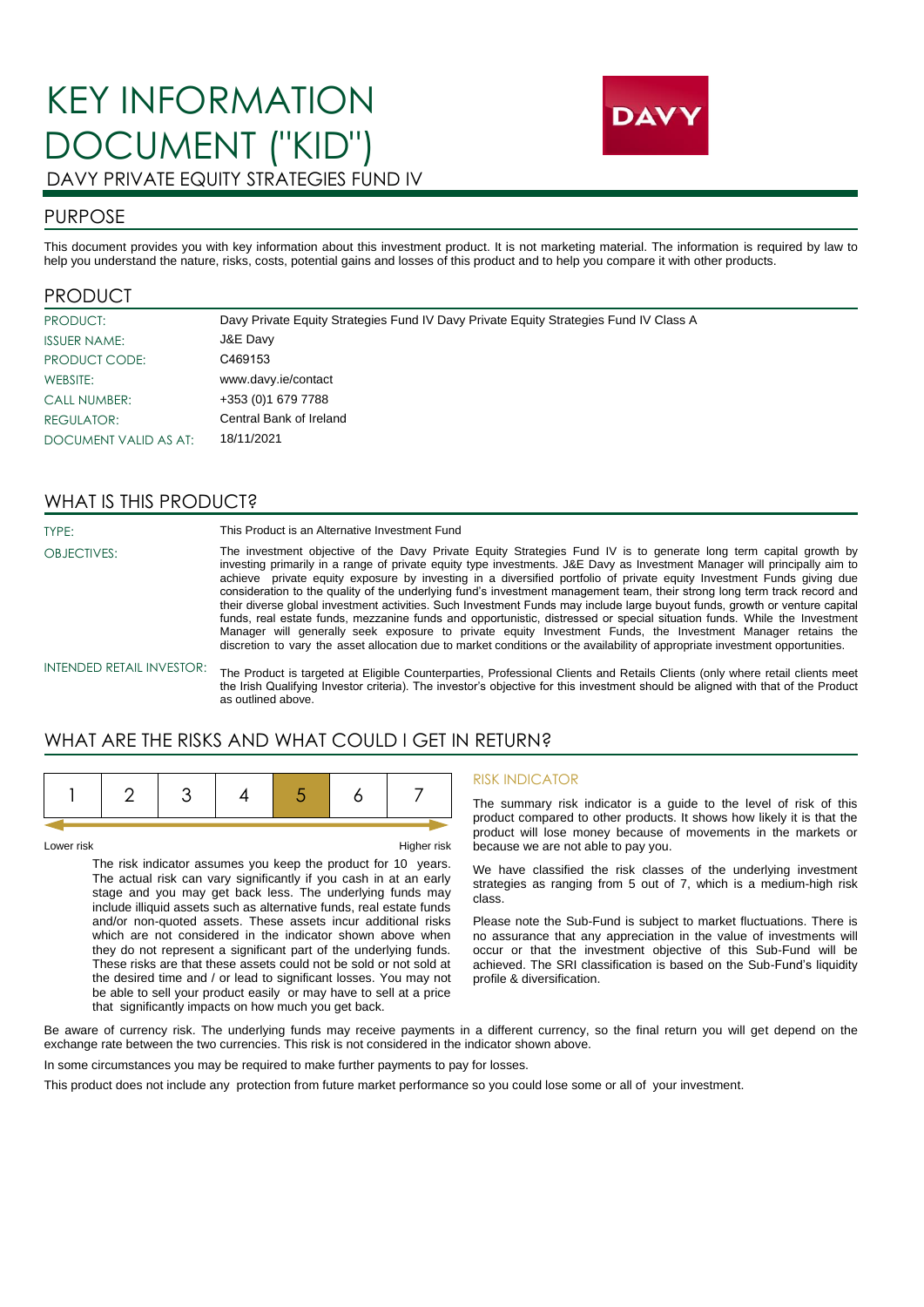#### PERFORMANCE SCENARIOS

Market developments in the future cannot be accurately predicted. The scenarios shown are only an indication of some of the possible outcomes based on recent returns. Actual returns could be lower.

#### INVESTMENT 10000 USD

| SURVIVAL SCENARIOS         |                                     | 1 YEAR        | 5 YEARS       | 10 YEARS<br><i><b>IRECOMMENDED</b></i><br><b>HOLDING PERIOD)</b> |
|----------------------------|-------------------------------------|---------------|---------------|------------------------------------------------------------------|
| STRESS SCENARIO            | What might you get back after costs | 5802.94 USD   | 3 268.42 USD  | 1614.12 USD                                                      |
|                            | Average return each year            | $-41.97%$     | $-20.04%$     | $-16.67%$                                                        |
| UNFAVOURABLE SCENARIO      | What might you get back after costs | 8929.67 USD   | 9646.42 USD   | 11 742.33 USD                                                    |
|                            | Average return each year            | $-10.7%$      | $-0.72%$      | 1.62%                                                            |
| <b>MODERATE SCENARIO</b>   | What might you get back after costs | 10 293.58 USD | 13 565.41 USD | 19 154.28 USD                                                    |
|                            | Average return each year            | 2.94%         | 6.29%         | 6.72%                                                            |
| <b>FAVOURABLE SCENARIO</b> | What might you get back after costs | 12 246.12 USD | 19 687.94 USD | 32 246.19 USD                                                    |
|                            | Average return each year            | 22.46%        | 14.51%        | 12.42%                                                           |

This table shows the money you could get back over the recommended holding period, under different scenarios, assuming that you invest 10000 USD.

The scenarios shown illustrate how your investment could perform. You can compare them with the scenarios of other products.

The scenarios presented are an estimate of future performance based on evidence from the past, and are not an exact indicator. What you get will vary depending on how the market performs and how long you keep the investment.

### WHAT HAPPENS IF J&E DAVY IS UNABLE TO PAY OUT?

You may face a financial loss should the Manufacturer or depositary, Northern Trust Fiduciary Services (Ireland) Limited, default on their obligations. There is a compensation fund available for investors under the Investor Compensation Act, 1998 (the "Act") where the criteria for payment of compensation under the Act have been fulfilled. Further details are available from the Manufacturer.

### WHAT ARE THE COSTS?

#### COSTS OVER TIME

The Reduction in Yield (RIY) shows what impact the total costs you pay will have on the investment return you might get. The total costs take into account one-off, ongoing and incidental costs.

The amounts shown here are the cumulative costs of the product itself, for three different holding periods. They include potential early exit penalties. The figures assume you invest 10,000 USD. The figures are estimates and may change in the future.

The person selling you or advising you about this product may charge you other costs. If so, this person will provide you with information about these costs, and show you the impact that all costs will have on your investment over time.

| INVESTMENT 10000 USD            |              |             | IF YOU CASH IN AFTER 1 YEAR IF YOU CASH IN AFTER 5 YEARS IF YOU CASH IN AFTER 10 YEARS |
|---------------------------------|--------------|-------------|----------------------------------------------------------------------------------------|
| <b>Total costs</b>              | 1 034.44 USD | 5 819.2 USD | <b>18 784.72 USD</b>                                                                   |
| Impact on return (RIY) per year | 10.34 %      | 7.87 %      | 7.55 %                                                                                 |

#### COMPOSITION OF COSTS

The table below shows:

\* The impact each year of the different types of costs on the investment return you might get at the end of the recommended holding period.

\* What the different cost categories mean.